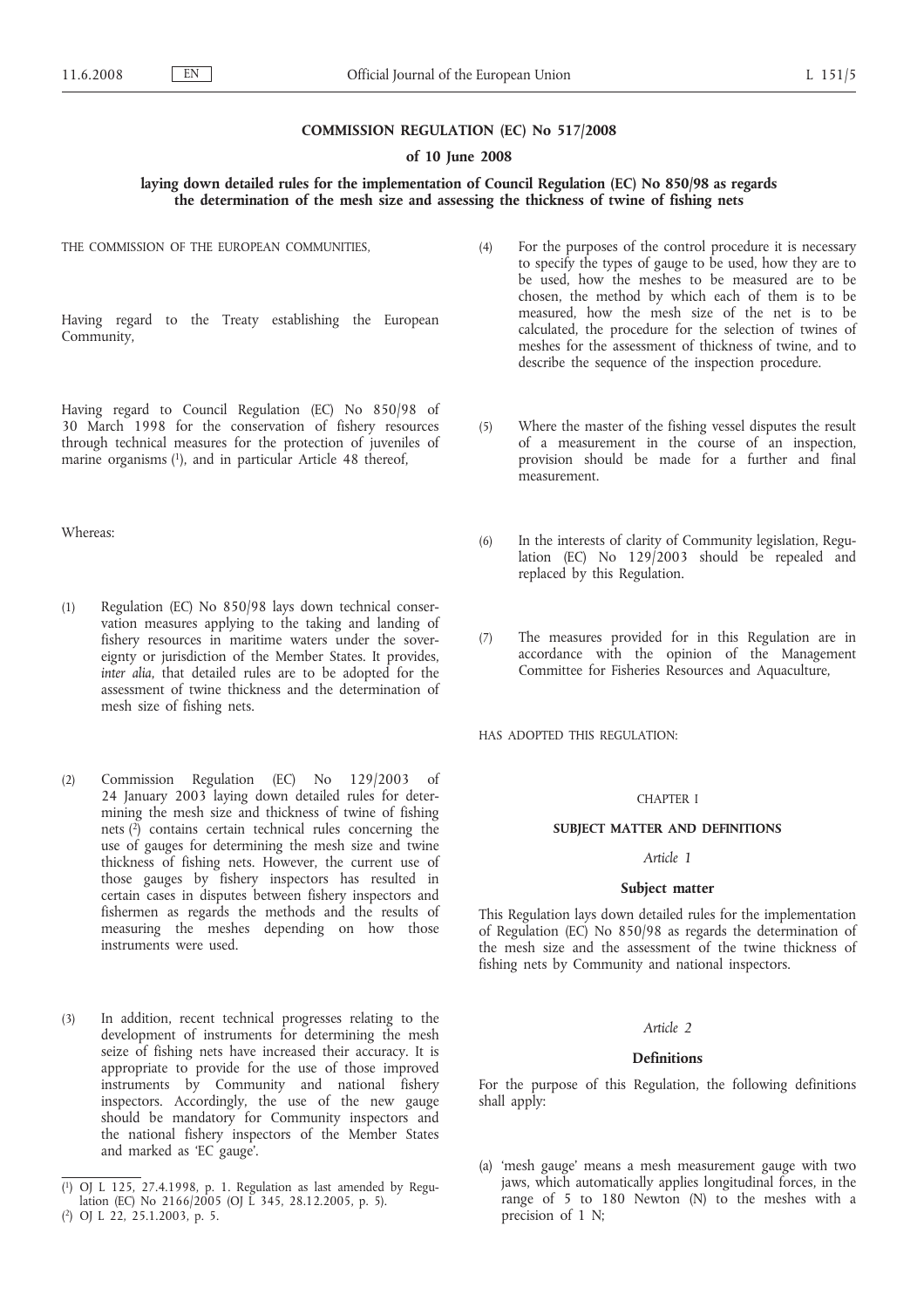- (b) 'active gear' means any fishing gear for which the catch operation requires an active movement of the gear, including in particular towed gears, encircling gears, trawls, Danish seines and similar towed nets;
- (c) 'passive gear' means any fishing gear for which the catch operation does not require an active movement of the gear, and includes gillnets, entangling nets, trammel nets, trapnets, lines, pots and traps;
- (d) 'N-direction' for knotted netting means the direction at right angles to the general course of the netting yarn, as shown in Annex I;
- (e) 'T-direction' means:
	- (i) for knotted netting: the direction parallel to the general course of the netting yarn, as shown in Annex I;
	- (ii) for knotless netting: the direction at right angle to N-direction;
- (f) 'mesh size' means:
	- (i) for knotted netting: the longest distance between two opposite knots in the same mesh when fully extended as shown in Annex I;
	- (ii) for knotless netting: the inside distance between the opposite joints in the same mesh when fully extended along its longest possible axis;
- (g) 'diamond mesh' means a mesh as shown in figure 1 of Annex II, composed of four bars of the same length where the two diagonals of the mesh are perpendicular and one diagonal is parallel to the longitudinal axis of the net as shown in figure 2 of Annex II;
- (h) 'square mesh' means a quadrilateral mesh composed of two sets of parallel bars of the same length, where one set is parallel to, and the other is at right angles to the longitudinal axis of the net;
- (i) 'T90 mesh' means a diamond mesh from knotted netting, as shown in figure 1 of Annex II, mounted so that the T-direction of the netting is parallel to the longitudinal axis of the net.

## CHAPTER II

# **EC GAUGES**

#### *Article 3*

## **Mesh gauge and twine thickness gauges**

Community and national inspectors shall use the mesh gauge and twine thickness gauges which comply with the

provisions of this Regulation for the determination of the mesh size and the twine thickness of fishing nets when conducting fishery inspections.

2. The technical specifications applying to the mesh gauge are set out in Annex III.

The technical specifications applying to twine thickness gauges are set out in Annex IV.

The mesh gauge and twine thickness gauges referred to in paragraph 1 shall be marked 'EC gauge' and certified by the manufacturer as complying with the technical specification referred in paragraphs 2 and 3 respectively.

5. The mesh gauge and twine thickness gauges sold or distributed for use by entities or persons other than national fisheries authorities shall not be marked 'EC gauge'.

#### *Article 4*

#### **Calibration instruments for the mesh gauge**

The calibrated test weights and calibrated test measuring plate provided for in figure 1 of Annex V shall be certified by the competent national authorities and marked 'EC'.

# *Article 5*

# **Testing of the mesh gauges**

The accuracy of the mesh gauge shall be verified by:

- (a) inserting the jaws of the gauge into slots of the calibrated test plate as provided for in figure 1 of Annex V;
- (b) hanging the calibrated test weights on the fixed jaw, as provided for in figure 2 of Annex V.

#### CHAPTER III

### **DETERMINATION OF MESH SIZE**

# *Article 6*

# **Selection of meshes in active gear**

1. The inspector shall select a series of 20 consecutive meshes from the net, chosen in the following direction:

(a) for diamond and square meshes, in the direction of the longitudinal axis of the net;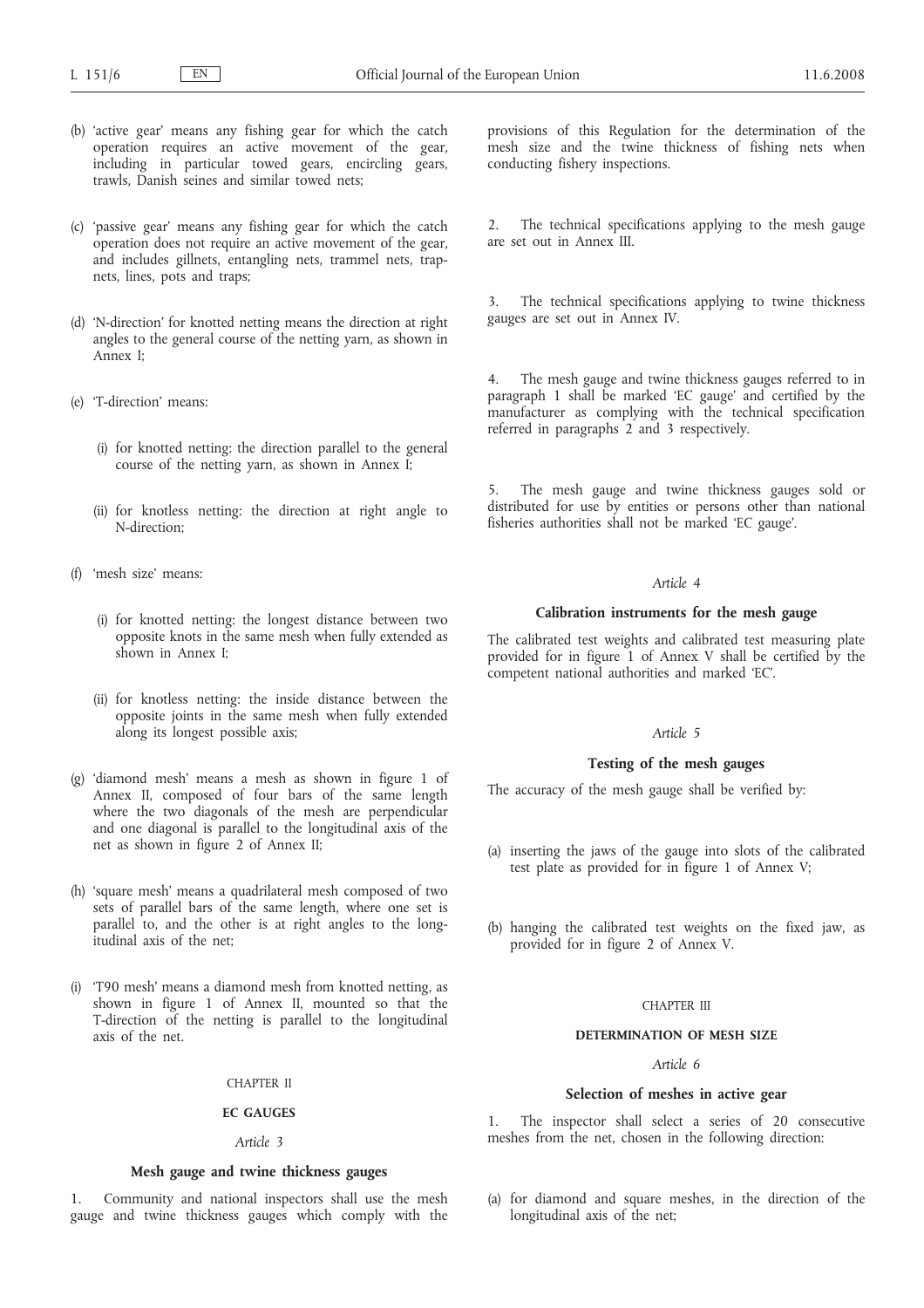(b) for T90 meshes, perpendicular to the direction of the longitudinal axis of the net.

2. Meshes less than three meshes from the selvedge, lacings, ropes or cod line shall not be measured. That distance shall be measured perpendicular to the lacings, ropes or cod line with the net stretched in the direction of that measurement. Meshes which are broken or have been repaired or have attachments to the net fixed at that mesh shall not be measured.

By way of derogation from paragraph 1, the meshes to be measured need not to be consecutive if the application of paragraph 2 prevents it.

## *Article 7*

# **Selection of meshes in passive gear**

1. The inspector shall select 20 meshes from the fishing net. In the case of different mesh sizes in the fishing net, the meshes shall be selected from the part of the fishing net having the smallest meshes.

2. When selecting meshes in accordance with paragraph 1, the following meshes shall not be included:

- (a) meshes at the top, bottom or side of a net selvedge;
- (b) meshes within three meshes of lacings and ropes;
- (c) meshes that have been broken or have been repaired.

#### *Article 8*

# **General provisions on the preparation and operation of mesh gauges**

The mesh gauge shall be:

(a) prepared in accordance with Annex VI;

(b) operated in accordance with Annex VII.

### *Article 9*

# **Operation of the mesh gauge for measuring diamond and T90 meshes**

When measuring diamond and T90 meshes in:

(a) knotted and knotless netting when the N-direction can be determined, the netting shall be stretched in the N-direction of the meshes, as shown in Annex VII;

(b) knotless netting when the N-direction cannot be determined, the longest axis of the mesh shall be measured.

# *Article 10*

# **Operation of the mesh gauge for measuring square meshes**

1. When measuring a square mesh panel, the netting shall be stretched first in one diagonal direction and then in the other diagonal direction of the mesh, as shown in Annex VIII.

2. The procedure laid down in Annex VI shall apply to the measurement of each diagonal direction of the square mesh.

# *Article 11*

## **Measurement conditions**

Meshes shall be measured only when wet and unfrozen.

## *Article 12*

## **Measurement of the size of each selected mesh**

1. The size of each mesh shall be the distance between the outside edges of the jaws of the gauge at the point where the movable jaw is stopped.

Where there is a difference in measurement between the diagonals of an individual square mesh, then the larger diagonal shall be used.

# *Article 13*

#### **Determination of the mesh size of the net**

The mesh size of the net shall be determined as the mean value, displayed by the gauge, of the series of 20 selected meshes.

## *Article 14*

# **Determination of the mesh size in case of disputes**

1. If the master of a fishing vessel disputes the result of the determination of the mesh size carried out in accordance with Article 13, 20 meshes shall be selected and measured in another part of the fishing net in accordance with Articles 6 to 12.

2. The mesh size shall then be redetermined as the mean value, displayed by the gauge, of all 40 meshes measured. The displayed result of the gauge shall be final.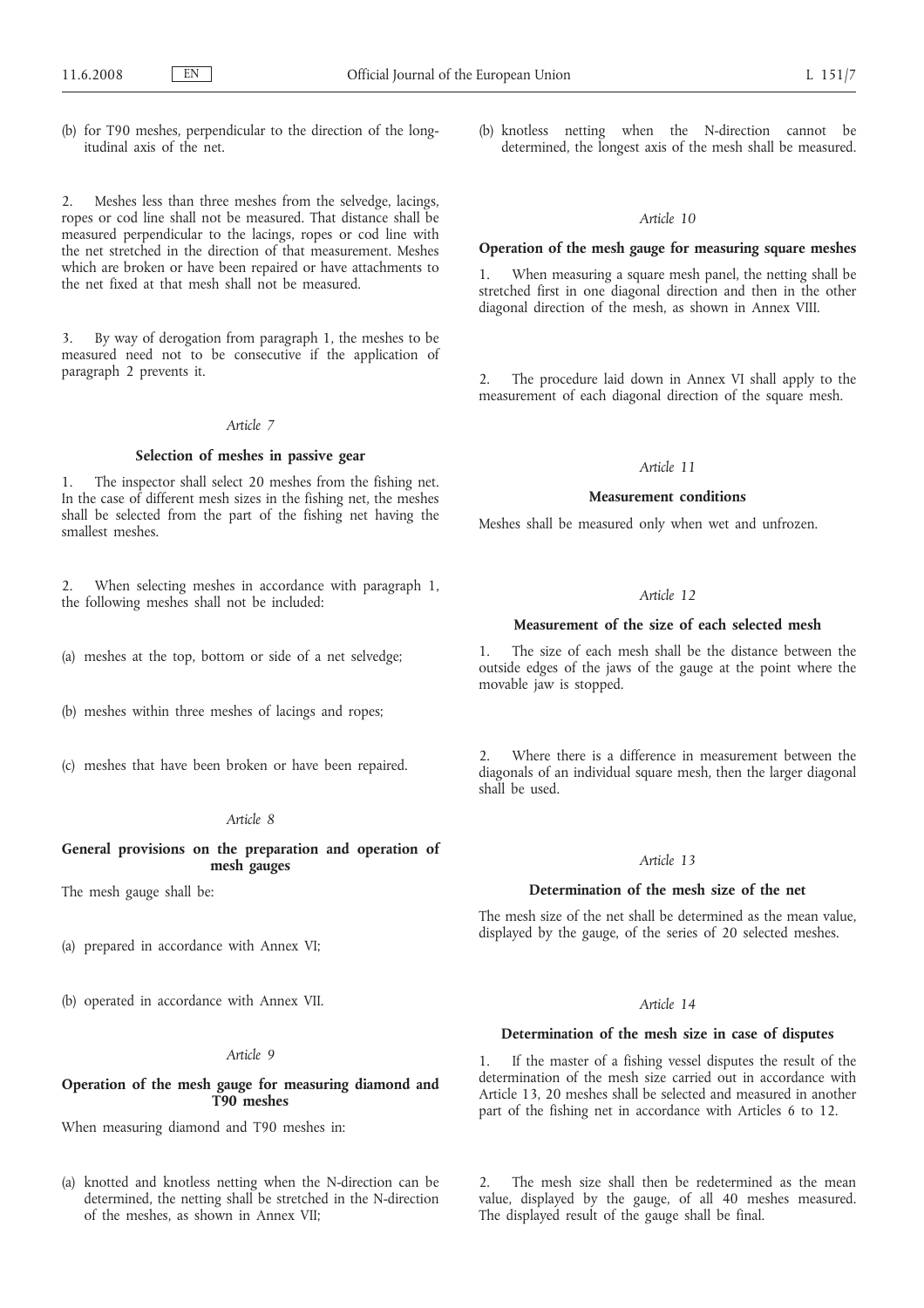#### CHAPTER IV

## **ASSESSING TWINE THICKNESS**

# *Article 15*

# **General provisions on the selection of twines**

1. The inspector shall select meshes from any part of the fishing net which is subject to a maximum permitted twine thickness.

2. Twines within a mesh that are broken or have been repaired shall not be selected.

## *Article 16*

#### **Selection of twines in diamond mesh netting**

Twines in diamond mesh netting shall be selected in the following way, as shown in Annex VIII:

- (a) in the case of single twine netting, the twine on opposite sides of 10 meshes shall be selected;
- (b) in the case of double twine netting, each strand of twine on opposite sides of five meshes shall be selected.

#### *Article 17*

#### **Selection of twines in square mesh netting**

Twines in square mesh netting shall be selected in the following way, as shown in Annex VIII:

- (a) in the case of single twine netting, the twine on only one side of 20 meshes shall be selected, with the same side being selected in each mesh;
- (b) in the case of double twine netting, each strand of twine on only one side of 10 meshes shall be assessed, with the same side being selected in each mesh.

#### *Article 18*

#### **Selection of the twine thickness gauge**

A gauge with a circular hole with a diameter equal to the maximum twine thickness permitted for the part of the net considered shall be used by the inspector.

*Article 19*

#### **Assessment conditions**

Twines shall be assessed when unfrozen.

#### *Article 20*

# **Assessment of the thickness of each selected twine**

When the thickness of the twine prevents the closure of the jaws of the gauge or the twine does not pass easily through the hole when the jaws are closed, the assessment of the thickness of a twine shall be noted by the inspector as a negative assessment (–).

#### *Article 21*

#### **Assessing twine thickness**

If more than five negative assessments  $(-)$  of the 20 twines selected are noted in accordance with Article 20, the inspector shall again select and assess a further 20 twines in accordance with Articles 15 to 20.

2. If more than 10 negative assessments (–) of the total 40 twines selected are found, the twine thickness shall be determined as exceeding the maximum twine thickness permitted for that part of the fishing net.

#### *Article 22*

# **Assessment of twine thickness in case of disputes**

1. If the master of the vessel disputes the result of the assessment of the twine thickness carried out in accordance with Article 21, the provisions of paragraph 2 of this Article shall apply.

The inspector shall again select and assess 20 different twines in the same part of the fishing net. If more than five negative assessments  $(-)$  of the total 20 twines selected are found, the twine thickness shall be determined as exceeding the maximum twine thickness permitted for that part of the fishing net. The result of that assessment shall be final.

#### CHAPTER V

#### **FINAL PROVISIONS**

#### *Article 23*

#### **Repeal**

1. Regulation (EC) No 129/2003 is repealed.

2. Reference to the provisions of the Regulation (EC) No 129/2003 shall be construed as reference to the present Regulation and read in accordance with the correlation table in Annex IX.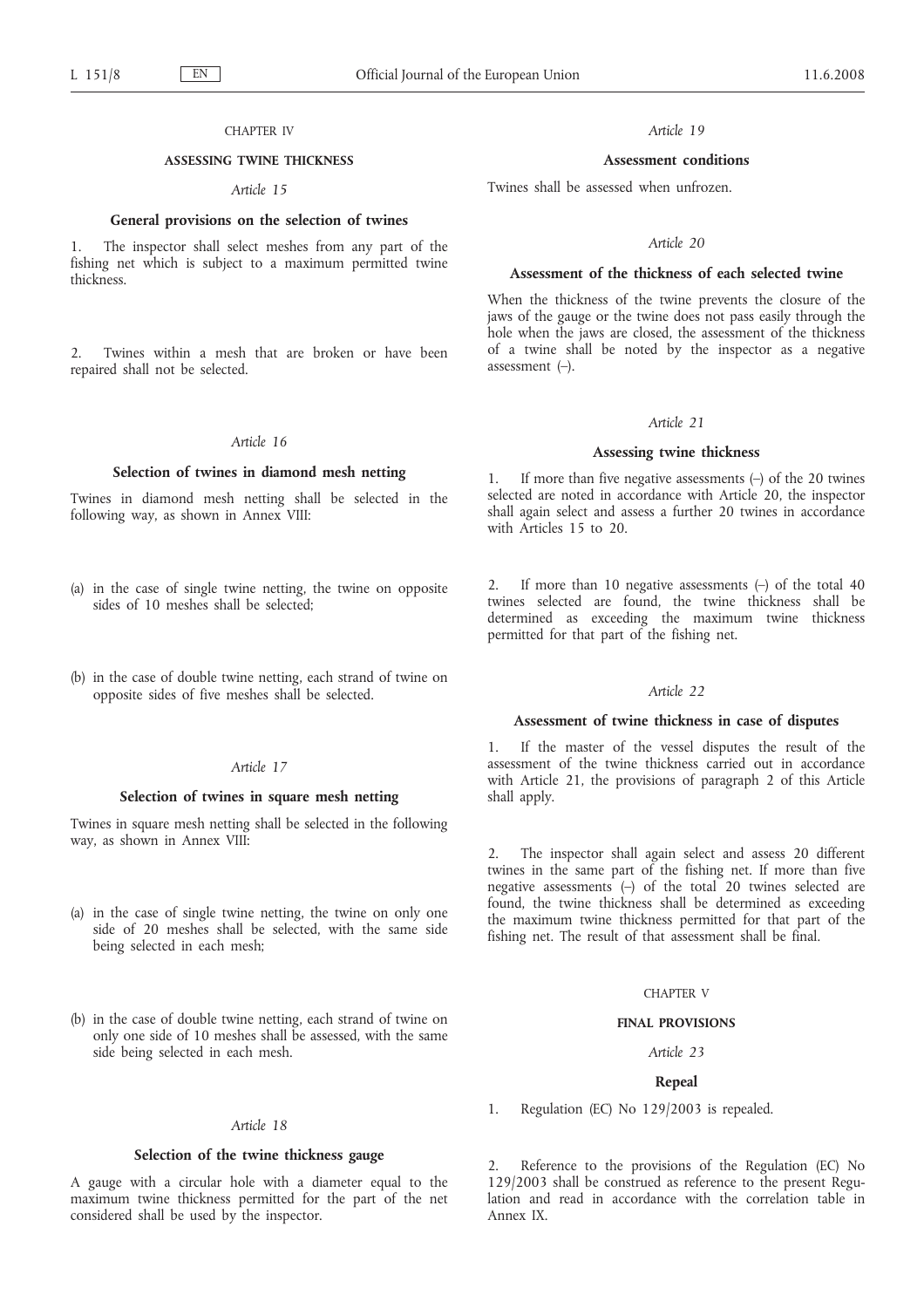# *Article 24*

# **Transitional provisions**

1. For a transitional period until 1 September 2009 a Member State may continue to apply, in the waters under its sovereignty or jurisdiction the methods for determining the mesh size and assessing the thickness of twine of fishing nets which are in conformity with Regulation (EC) No 129/2003.

2. If a Member State intends to apply in the waters under its sovereignty or jurisdiction the methods for determining the mesh size and assessing the twine thickness which are in conformity with Regulation (EC) No 129/2003 for a transitional period until 1 September 2009, it shall immediately inform the Commission thereof and publish this information on its official website.

# *Article 25*

# **Entry into force**

This Regulation shall enter into force on the third day following its publication in the *Official Journal of the European Union*.

This Regulation shall be binding in its entirety and directly applicable in all Member States.

Done at Brussels, 10 June 2008.

*For the Commission* Joe BORG *Member of the Commission*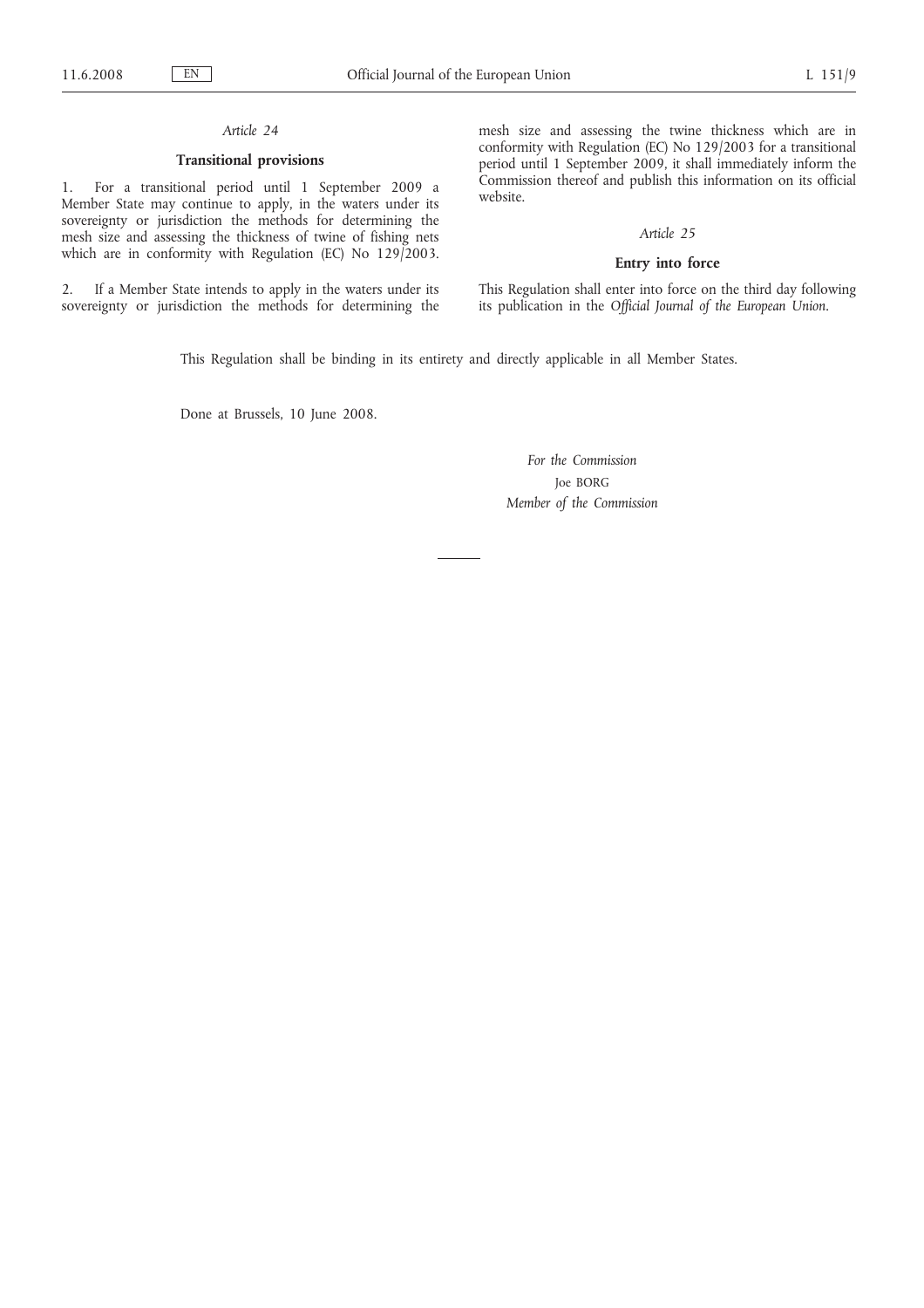# *ANNEX I*

# **Mesh size and N-direction and T-direction of netting twine**

*Figure*



- 1: Size of mesh
- 2: T-direction.
- 3: General course of the netting.

4: N-direction.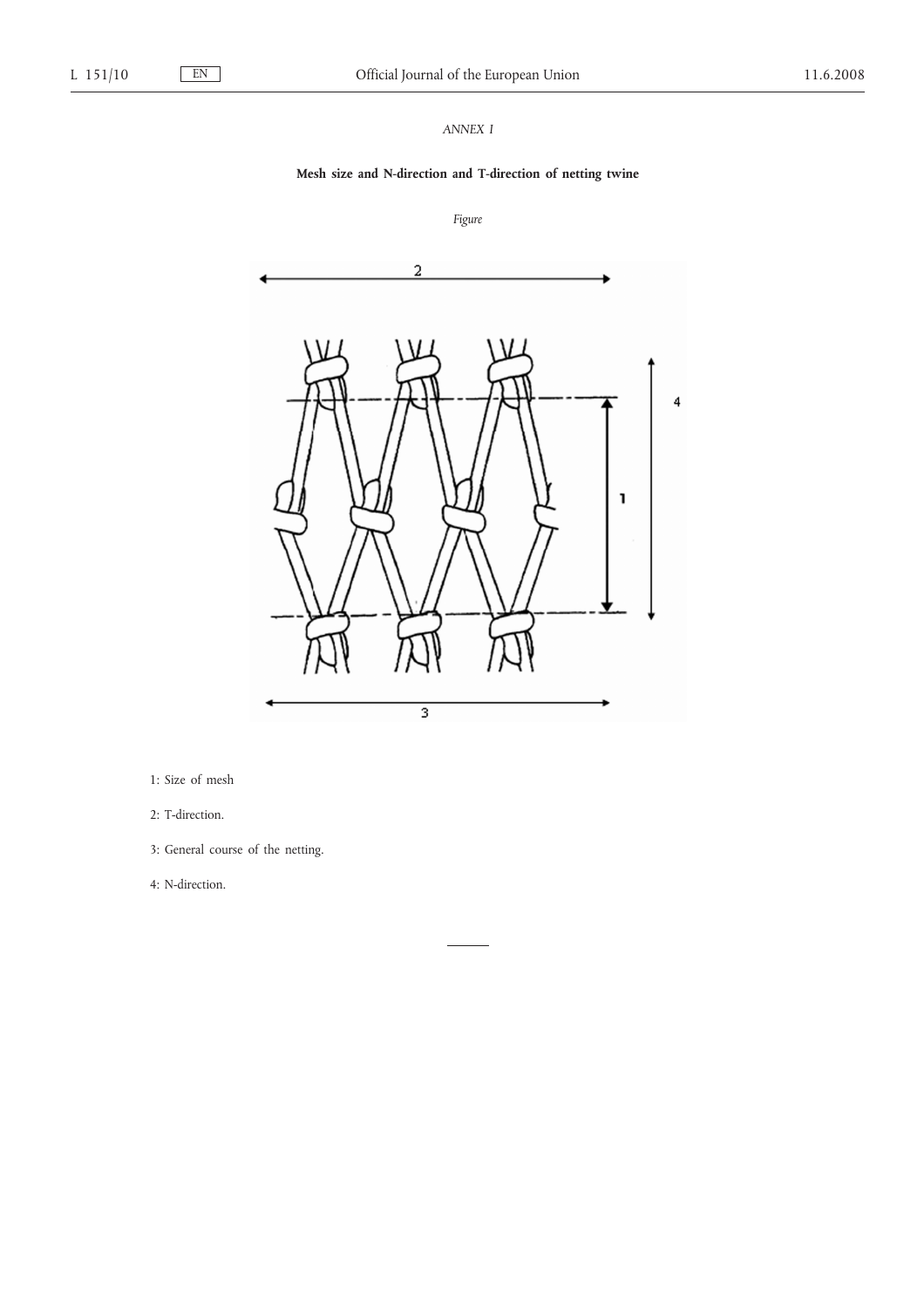# *ANNEX II*

# **Diamond knotted netting and T90 netting**

*Figure 1*

The direction of run of the netting twine in a standard diamond knotted net (A) and in a net turned 90° (B) is shown below.



A: Standard diamond mesh netting.

B: T90 mesh netting.

1: longitudinal axis of the net.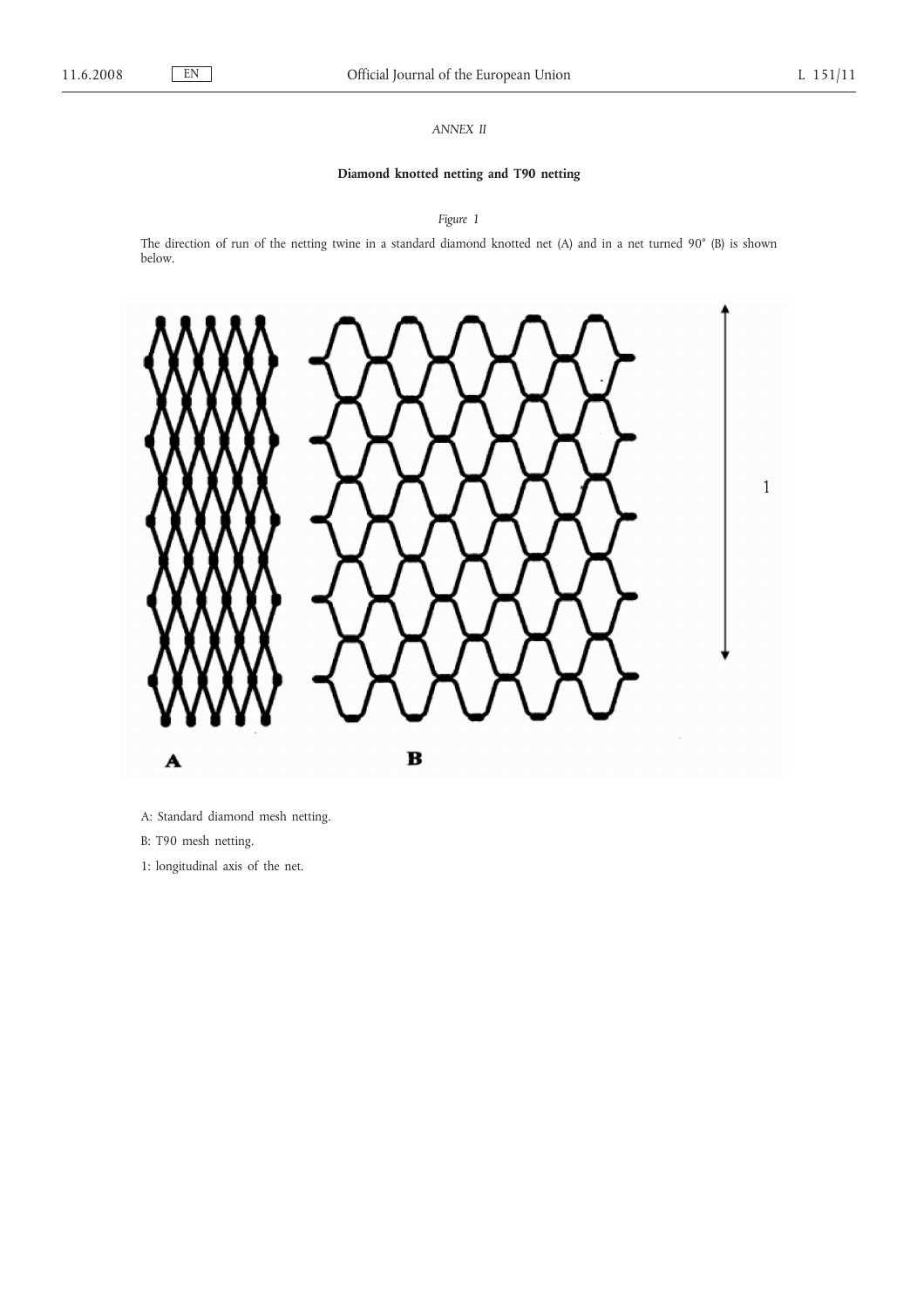**Longitudinal axis of the net**

*Figure 2*

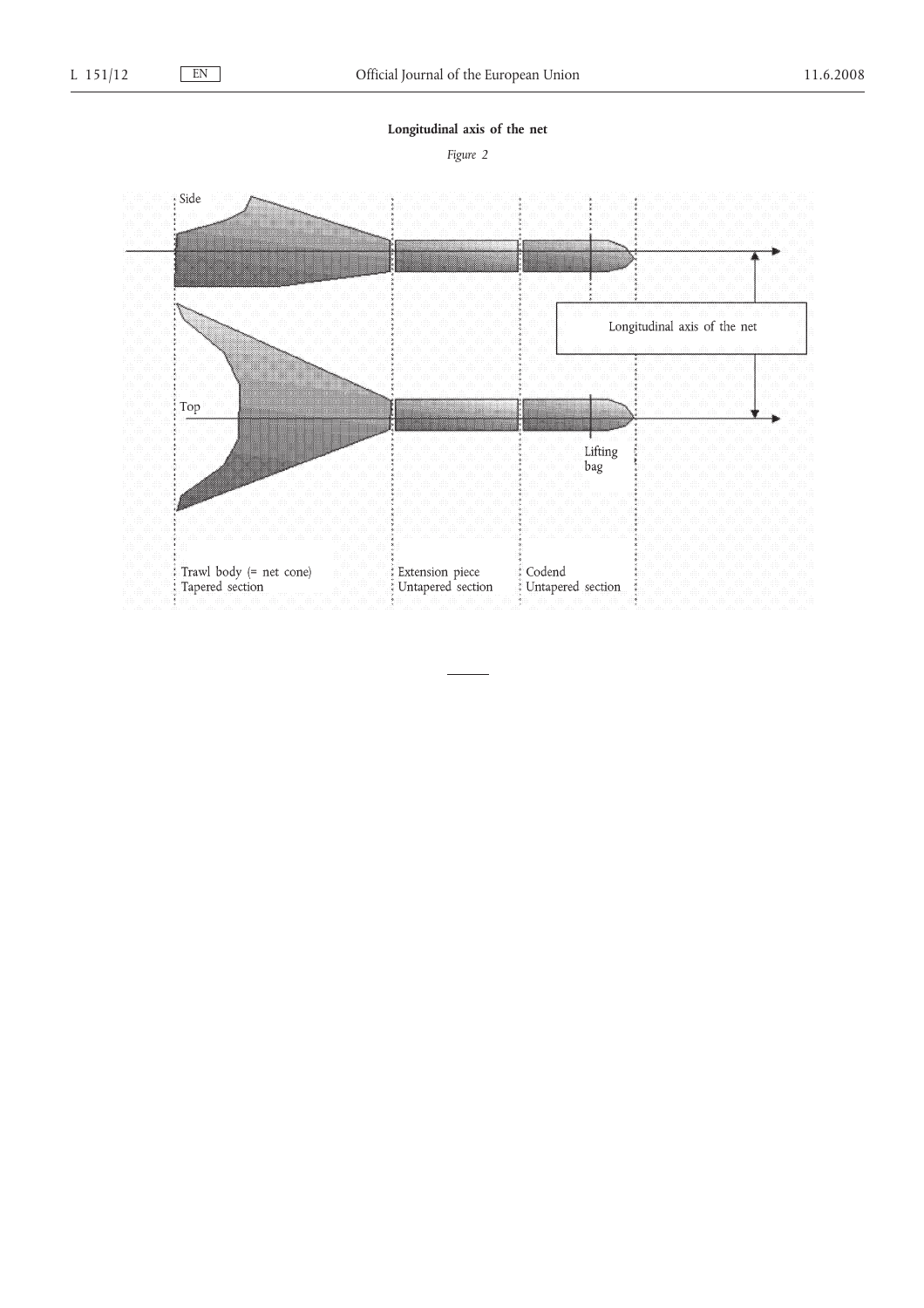## *ANNEX III*

#### **Technical specifications of the mesh gauge**

- 1. The mesh gauge shall:
	- (a) automatically apply a longitudinal measuring force when measuring the mesh size of fishing nets;
	- (b) have two jaws, one fixed and one movable, each 2 mm thick with rounded edges with a radius of 1 mm to ensure that the jaws slip easily over the twine as shown in figure below;
	- (c) be electrically driven or if battery powered it shall be capable of making 1 000 consecutive mesh measurements before requiring to be recharged;
	- (d) be able to apply selected longitudinal forces, in the range 5 to 180 N, to the meshes with a precision of 1 N;
	- (e) have a built-in system for measuring the applied force;
	- (f) be capable to stretch a mesh at a constant speed of  $300 \pm 30$  mm/min by the movable jaw;
	- (g) be able to measure meshes from 10 to 300 mm and have detachable jaws for use on small and large meshes;
	- (h) have a measurement precision of 1 mm;
	- (i) have a structure which is rigid and shall not be distorted under load;
	- (j) be light yet robust and should weigh no more than 2,5 kg;
	- (k) be made of materials resistant to corrosion under marine conditions;
	- (l) be water resistant and unaffected by dust to standard IP56 (1);
	- (m) be stable in operation over a temperature range of  $-10$  to  $+45$  °C;
	- (n) be able to withstand temperatures between  $-30$  and  $70 °C$  during storage and transportation;
	- (o) be controlled by software which should provide a menu of functions and enable the gauge to self-test the electronic and mechanical parts when started;
	- (p) display that the gauge is ready for use and if not, display an error message, close down and cease operating;
	- (q) be possible to operate with one hand and the functions must be accessed via external buttons;
	- (r) show data on an integral display and present each measurement, the number of measurements made in a series, and the mean value in millimetres;
	- (s) store the data of at least 1 000 measurements in its memory and it must be possible to transmit data to a computer;
	- (t) contain a function to calculate the mean mesh size rounded to the nearest 0,1 mm;
	- (u) incorporate software having a function to automatically select the largest diagonal of each mesh to calculate the mean mesh size of the square mesh netting;
	- (v) save the data of all measurements made.
- 2. Some netting creeps under load. The gauge must respond to this condition by reapplying the fixed force, requiring an algorithm in the controlling software, as described in the Appendix.

<sup>(</sup> 1) Internal protection (IP) codes are specified in the international standard of the International Electrotechnical Commission (IEC) 60529.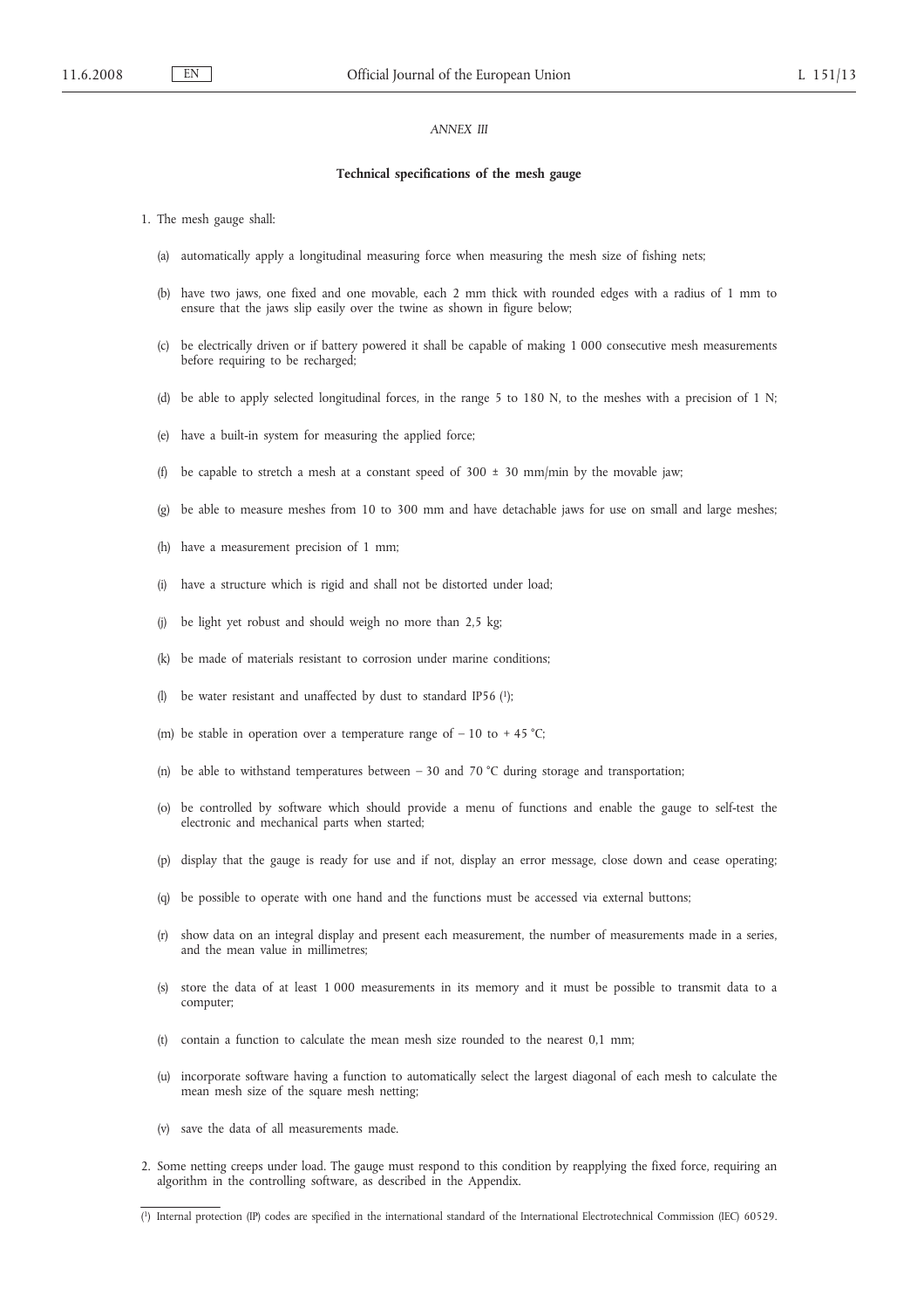*Figure* (These drawings are for illustrative purposes only)



| Description             |                            |  |  |  |  |  |
|-------------------------|----------------------------|--|--|--|--|--|
| 1                       | Fixed jaw with load cell   |  |  |  |  |  |
| $\overline{2}$          | Movable jaw                |  |  |  |  |  |
| 3                       | Display                    |  |  |  |  |  |
| Specifications          |                            |  |  |  |  |  |
| Length measurement      |                            |  |  |  |  |  |
| Range:                  | $10-300$ mm                |  |  |  |  |  |
| Accuracy:               | $±1$ mm                    |  |  |  |  |  |
| Force measurement       |                            |  |  |  |  |  |
| Range:                  | $5-180$ N                  |  |  |  |  |  |
| Precision:              | $±1$ N                     |  |  |  |  |  |
| Fixed measuring forces: | 10 N, 20 N, 50 N, 125 N    |  |  |  |  |  |
| Speed movable jaw:      | $300 \pm 30$ mm/min (1)    |  |  |  |  |  |
| Battery autonomy:       | minimum 1 000 measurements |  |  |  |  |  |
| Data storage            |                            |  |  |  |  |  |
| Memory:                 | minimum 1 000 measurements |  |  |  |  |  |
| Temperature range       |                            |  |  |  |  |  |
| Operating:              | $-10$ to 40 °C             |  |  |  |  |  |
| Storage:                | $-30$ to 70 °C             |  |  |  |  |  |
| Waterproof              | to standard IP56           |  |  |  |  |  |
| Shockproof              |                            |  |  |  |  |  |
| Weight                  | maximum 2,5 kg             |  |  |  |  |  |

( 1) Speed of the movable jaw during the stretching of the mesh. The unloaded speed of the movable jaw can be higher.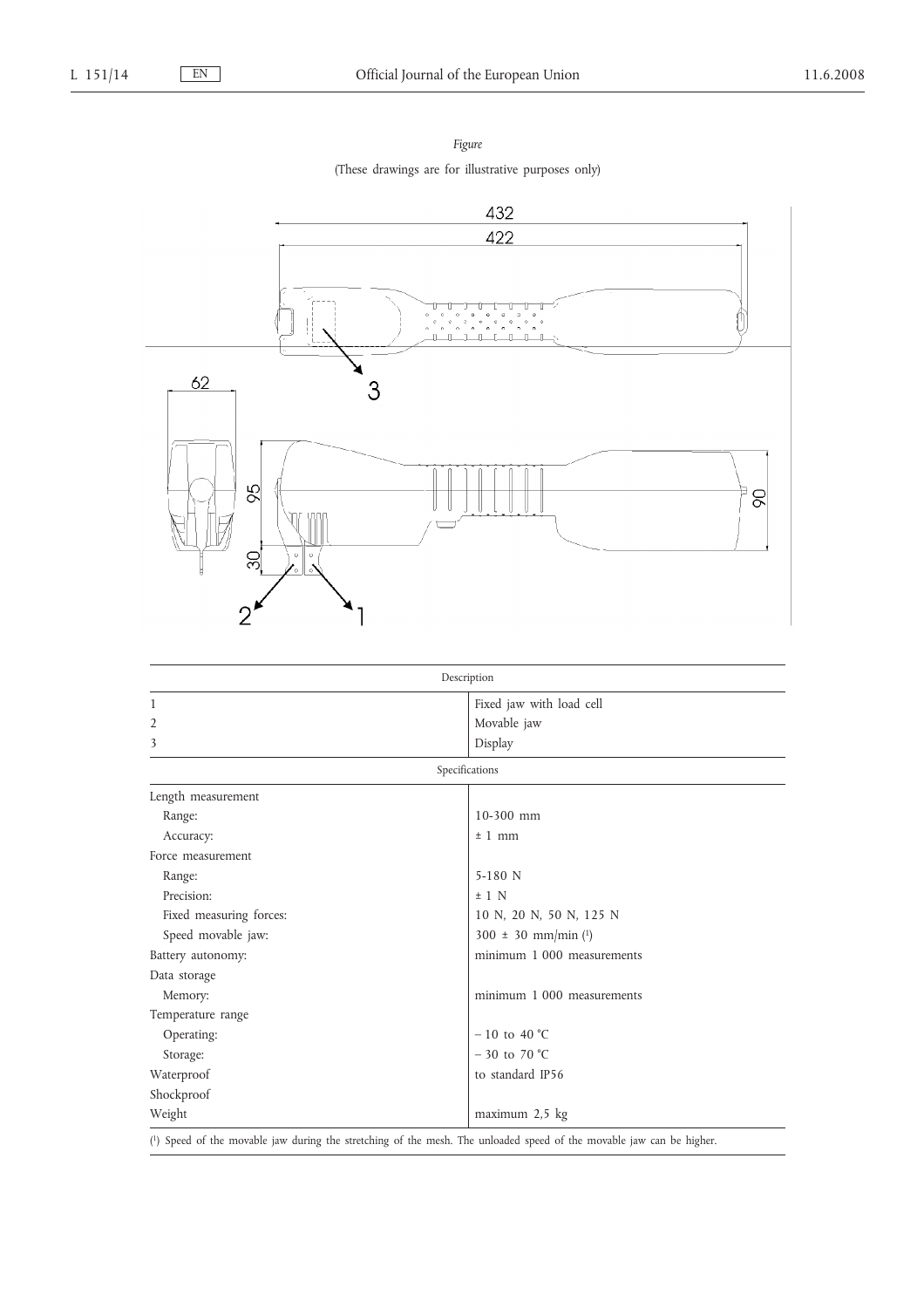*Appendix to Annex III*

# **Measurement algorithm**

To allow for creep in a stretched mesh:

- 1. extend the movable jaw into the mesh at a constant speed of  $300 \pm 30$  mm/min (1), until the measurement force is reached;
- 2. stop the motor and wait for 1 second;
- 3. if the force drops below 80 % of the pre-set measurement force, extend the movable jaw into the mesh until the measurement force is reached once more.

<sup>(</sup> 1) Speed of the movable jaw during the stretching of the mesh. The unloaded speed of the movable jaw can be higher.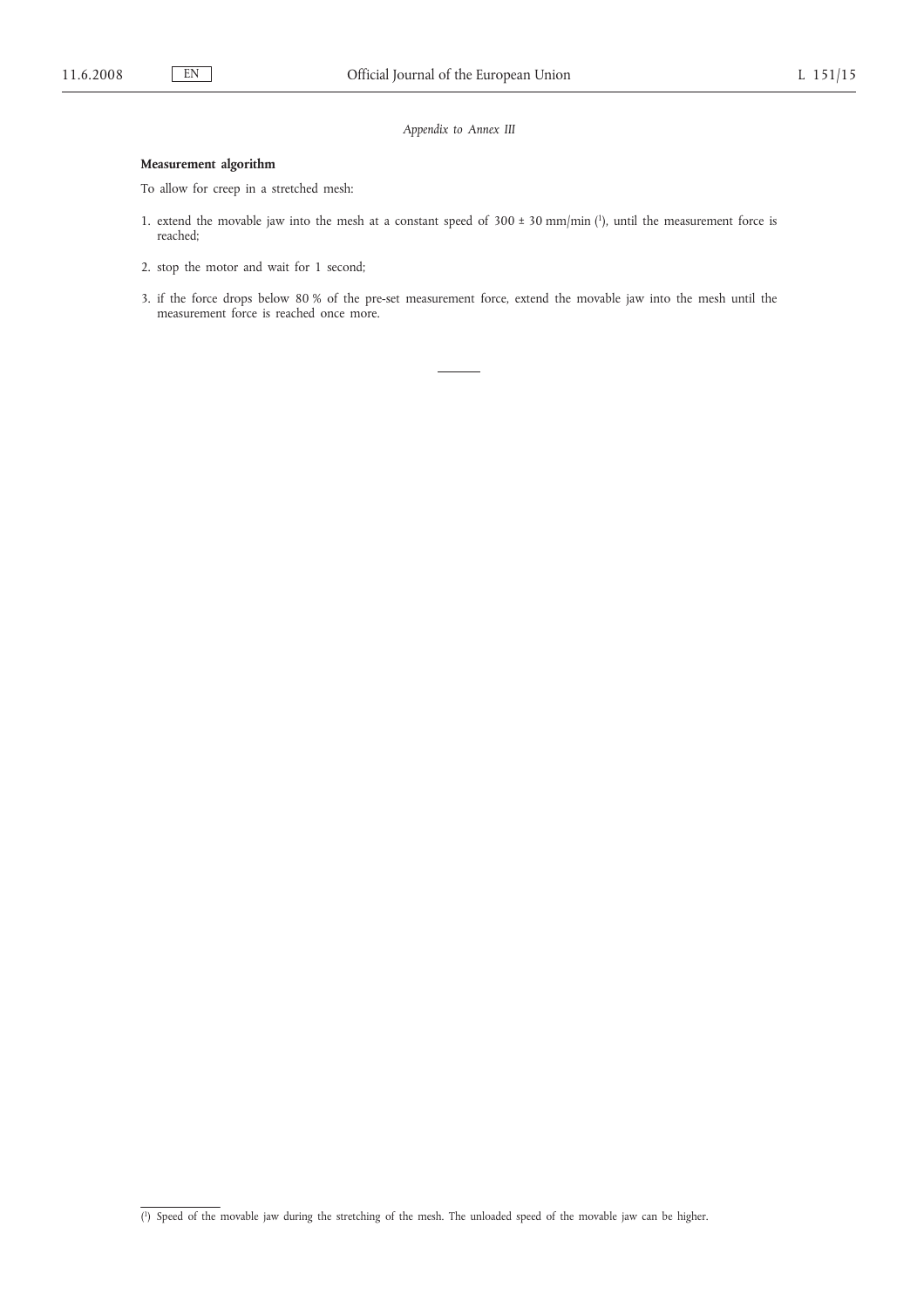#### *ANNEX IV*

#### **Technical specifications of the twine thickness gauge**

Gauges for assessing the thickness of twine shall:

- (a) be made of durable, non-corrosive material able to withstand a harsh marine environment and shall be manufactured in accordance with the drawings shown in the figure below;
- (b) have edges around the circumference of each side of the circular hole for assessing the thickness of the twine (the hole) rounded to avoid abrasion when the twine is pulled through the hole to test legality;
- (c) be constructed with the nose of the pliers rounded to facilitate inserting the jaws between double twines;
- (d) have jaws with parallel action that are sufficiently strong to prevent deformation of the jaws during any reasonable use, bearing in mind that the jaws have to be squeezed closed with manual force during every measurement;
- (e) have the inside faces of the jaws milled to leave a 0,5 mm gap for a distance of 1 mm either side of the hole when the jaws are closed in order to avoid single filaments of material protruding from braided or twisted construction being trapped in the flat surfaces of the jaws on each side of the hole in which the twine is seated;
- (f) have, when the jaws are closed, the diameter of the circular hole marked in millimetres on one of the jaws, adjacent to the hole; the jaws are closed when the surface of both internal sides of the jaws touch each other and are flush;
- (g) have both the handle and the jaws marked 'EC gauge';
- (h) have a tolerance for the hole diameter of  $0 + 0.1$  mm;
- (i) be conveniently portable such that a set of four (4 mm, 5 mm, 6 mm, and 8 mm) gauges may be carried by an inspector during vessel to vessel transfer at sea;
- (j) if gauges are of different sizes, be easily identifiable;
- (k) be easy to insert between double twine. After the gauge has been inserted into position, it shall be capable of easy operation with one hand.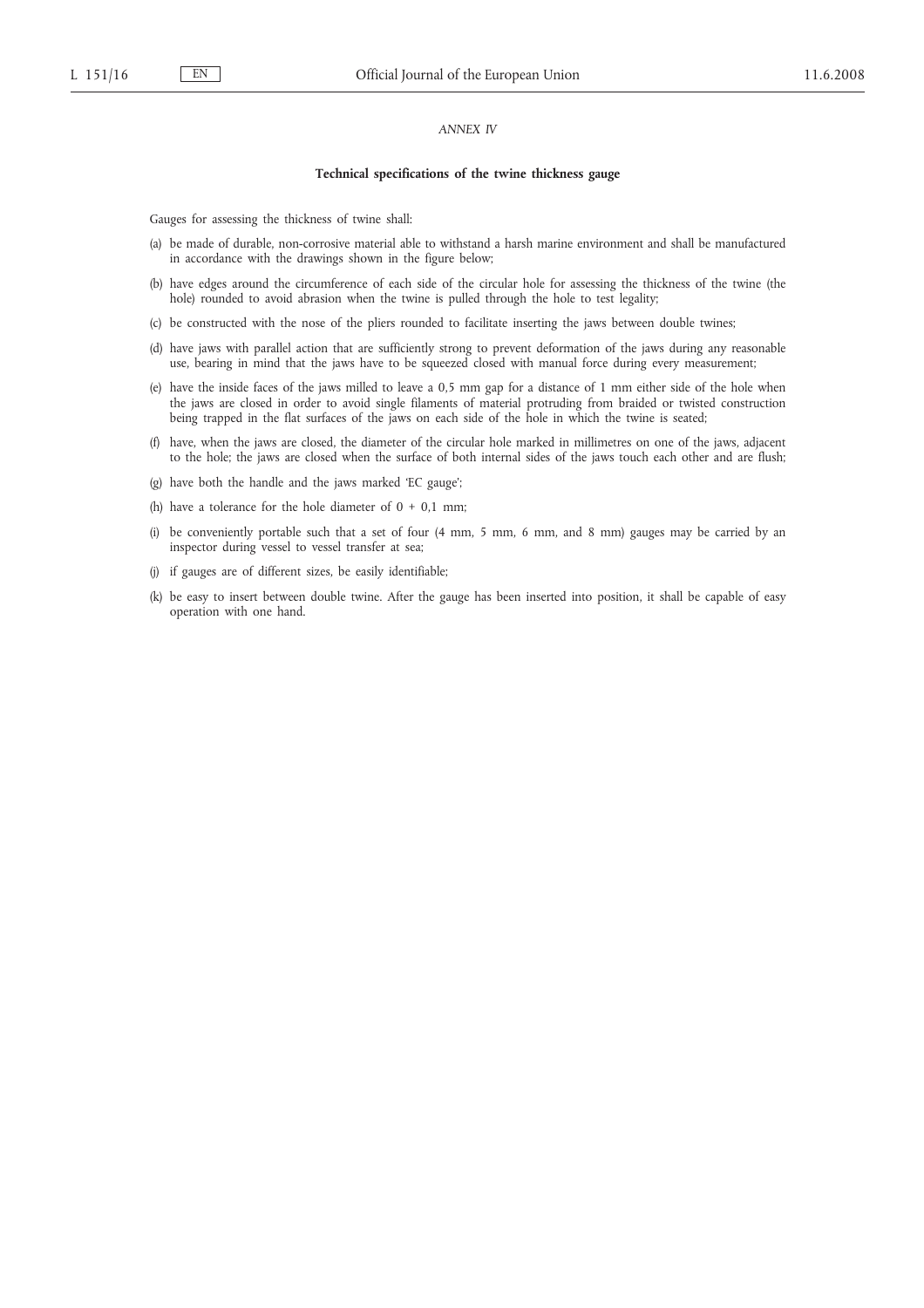Figure



| g<br>text<br>drawing<br>Dimensions and | 32<br>$\overline{ }$ | ∘<br>Ţ | 5<br>- | $\overline{1}$ | $\frac{8}{3}$ | <i>spring</i><br><u>nel</u><br>unused<br>ă<br>ಡ<br>ð<br>condition<br>pliers are<br>tension<br>open<br>$\ln \theta$ | view<br>Plan | elevation<br>Front | elevation<br>End | Handle | Jaws               |
|----------------------------------------|----------------------|--------|--------|----------------|---------------|--------------------------------------------------------------------------------------------------------------------|--------------|--------------------|------------------|--------|--------------------|
|                                        | ⋖                    | ≏      |        |                | ш             | щ                                                                                                                  | ت            | Ξ                  |                  |        | $\scriptstyle\sim$ |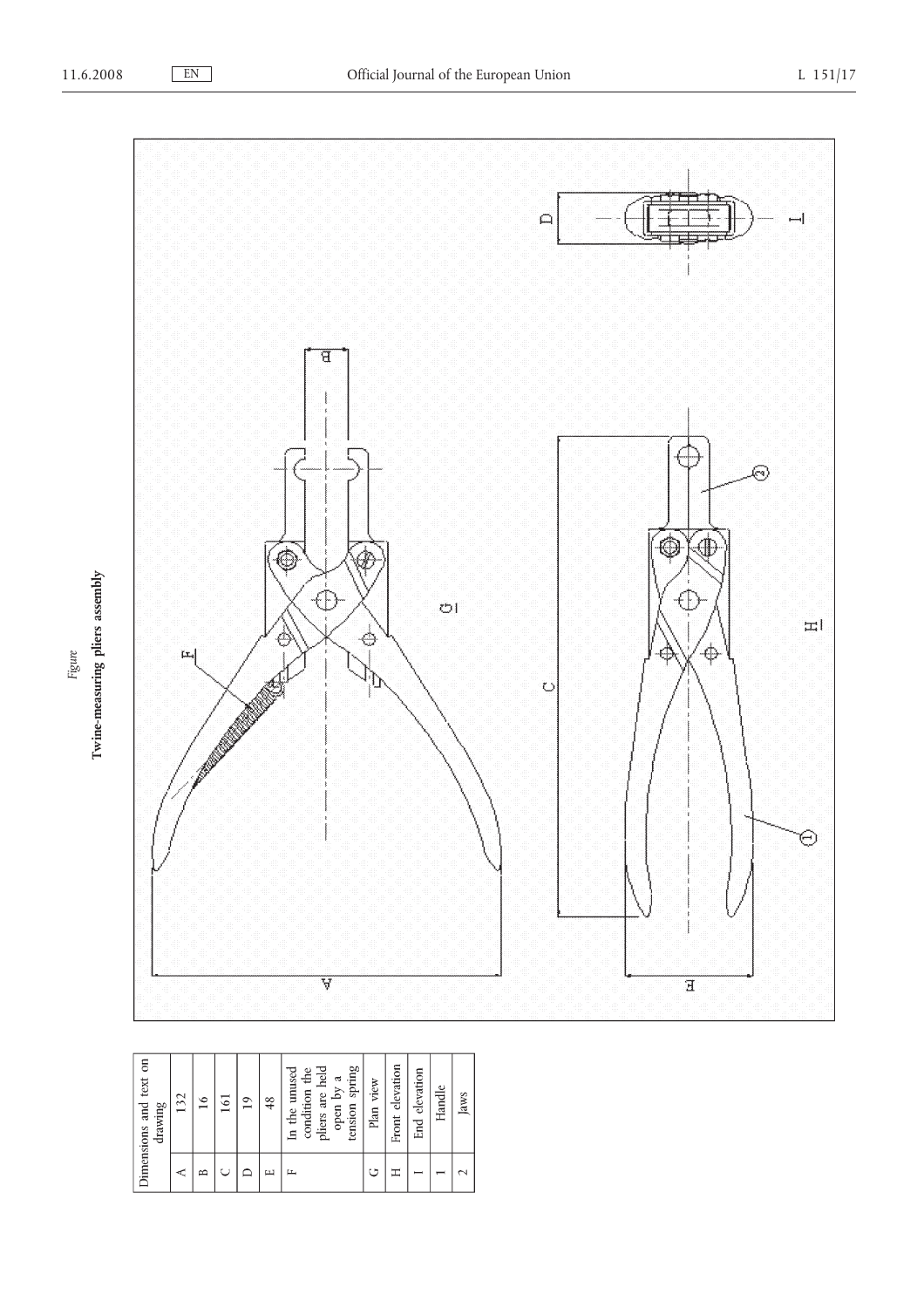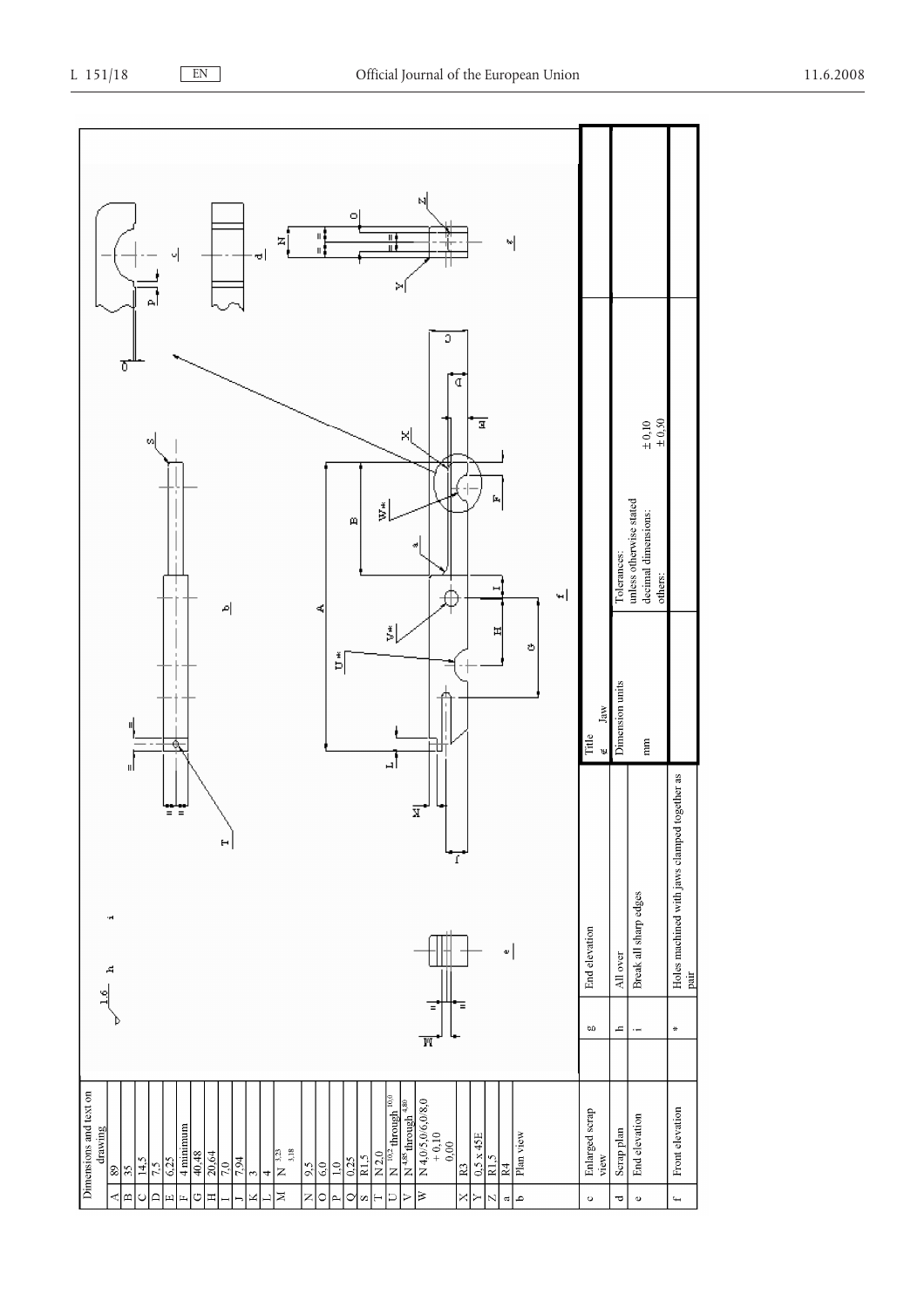# *ANNEX V*

# **Calibration and testing of the mesh gauge**

# A. **Verification of length measurement**

The verification of length measurement shall be performed by inserting the jaws of the gauge to be used during the inspection, into slots of different lengths in the calibrated rigid test plate. This can be done at any time.



Length of slots in mm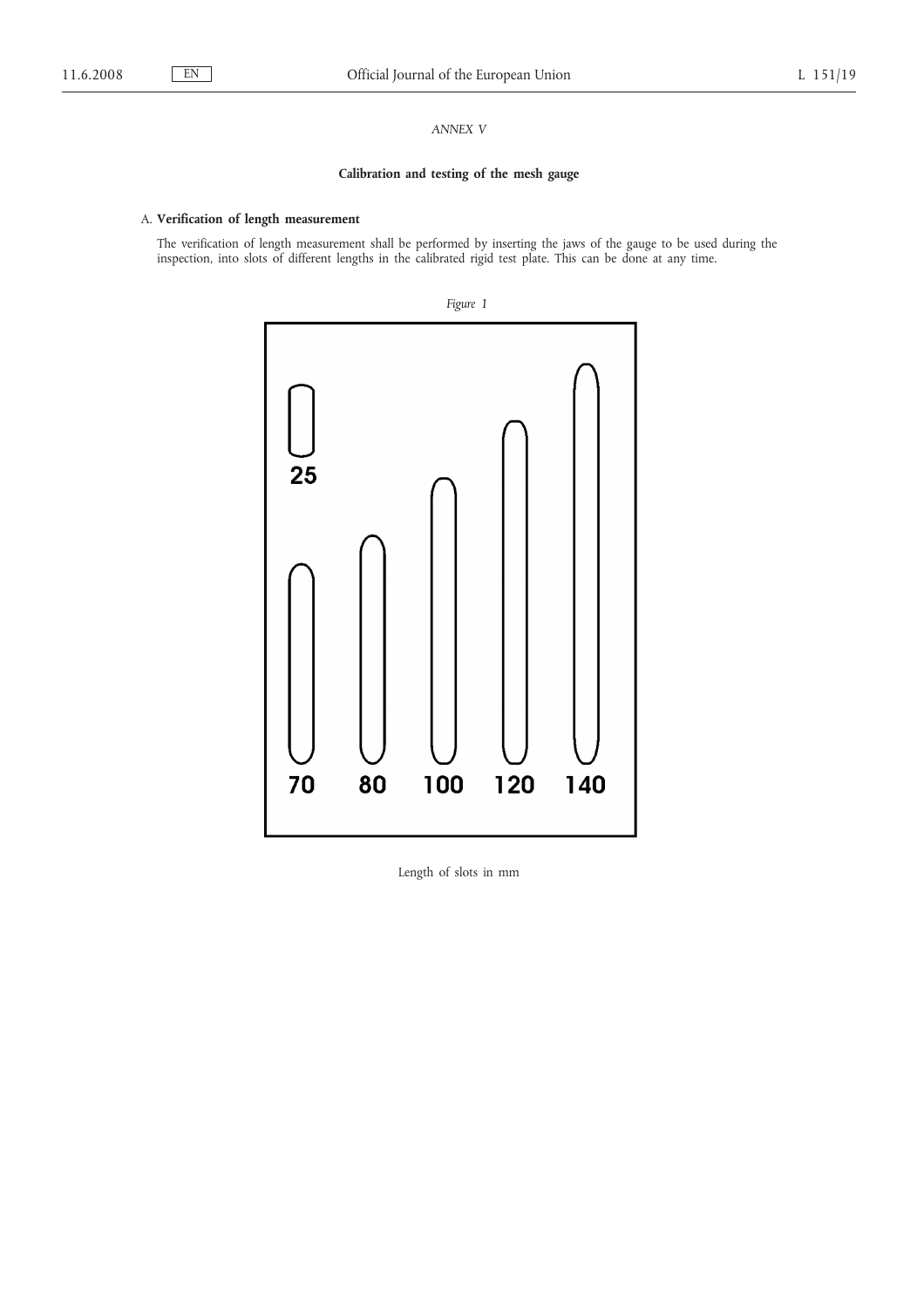# B. **Verification of force measurement**

The verification of force measurement shall be performed by hanging calibrated weights on the fixed jaw containing the load cell, with the gauge held vertical and secure. The weights shall have the following values: 10, 20, 50 and 125 N. The weights can only be used under stable conditions.

*Figure 2*

(This drawing is for illustrative purposes only)



1: Test weight.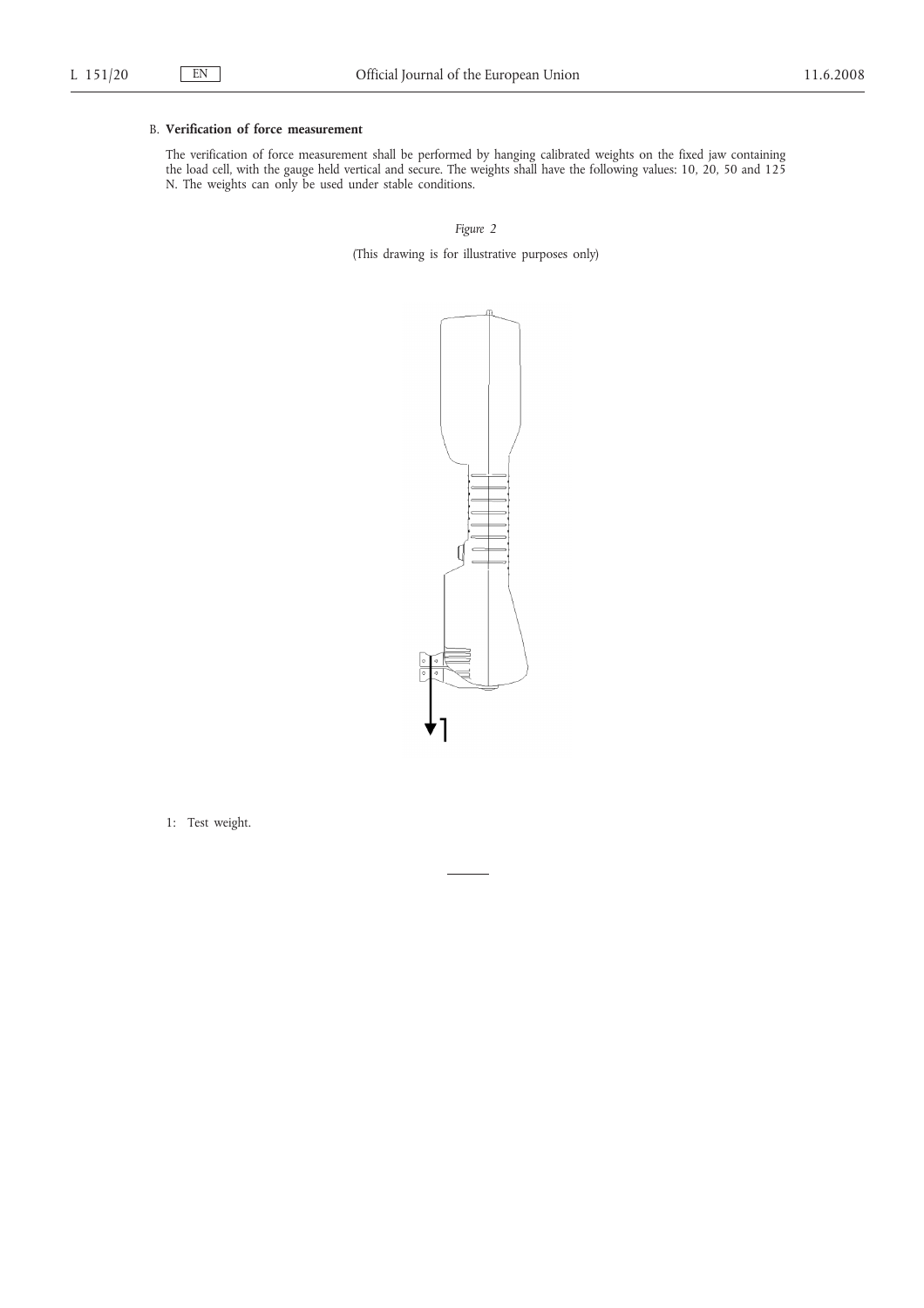# *ANNEX VI*

#### **Preparation of the mesh gauge**

- 1. The inspector shall:
	- (a) select the appropriate size of jaw for the meshes to be measured;
	- (b) ensure that the jaws are clean;
	- (c) check that the gauge completes the self-test satisfactorily;
	- (d) select the measuring force to be applied as follows:
		- (i) for active gear:
			- 20 N for mesh sizes < 35 mm,
			- 50 N for mesh sizes  $\geq$  35 mm and < 55 mm,
			- 125 N for mesh sizes  $\geq$  55 mm;
		- (ii) for passive gear:
			- 10 N for all mesh sizes;
	- (e) verify the jaw type setting. The default setting is 'Normal'. If small or large jaws are used, the inspector shall enter the menu and change the jaw type setting accordingly.
- 2. When the activities set out in point 1 are completed the gauge is then ready to undertake mesh measurements.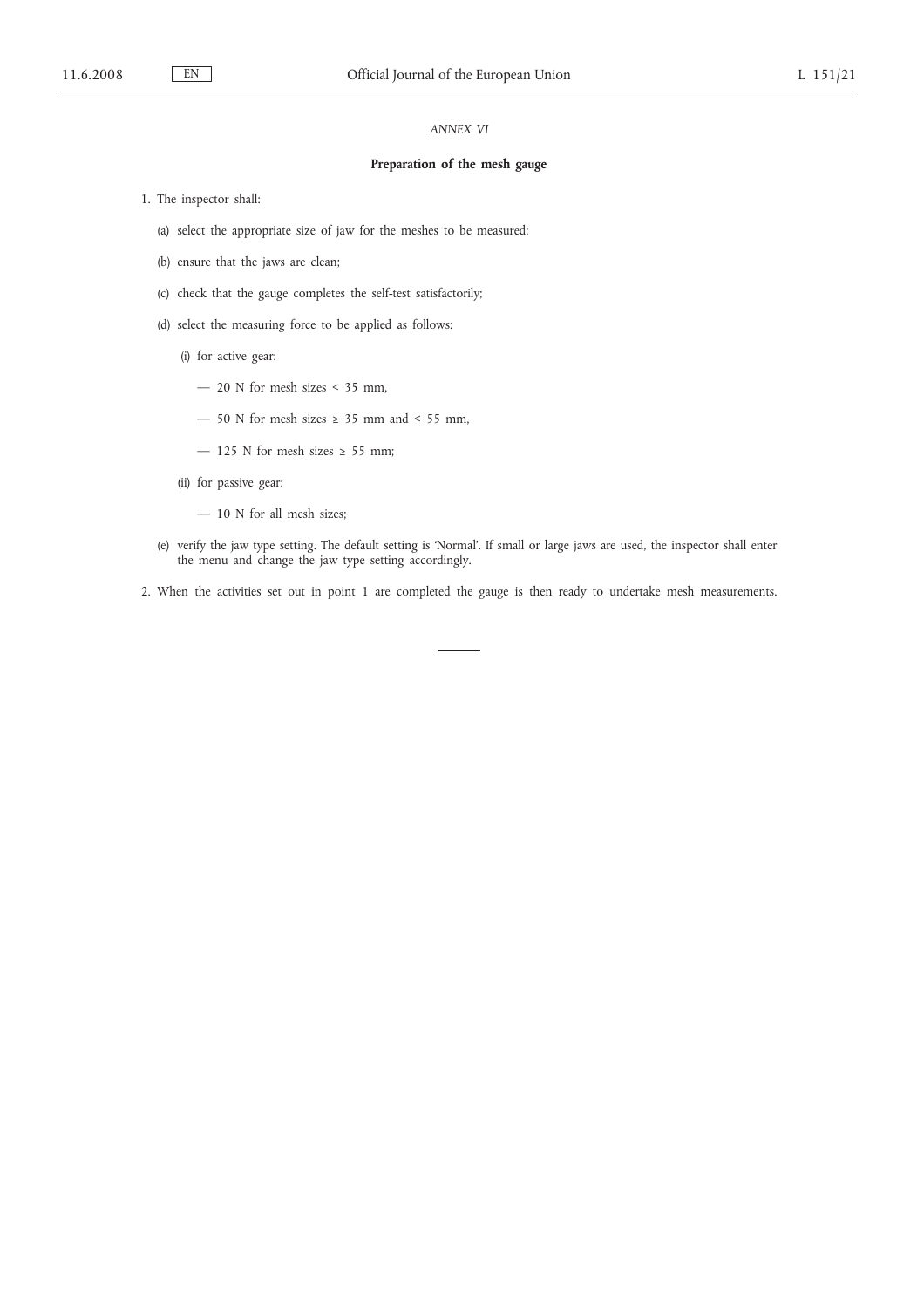# *ANNEX VII*

# **Operation of the mesh gauge for inspection**

When measuring the meshes the inspector shall:

- (a) insert the jaws into the mesh opening with the fixed jaw of the gauge against the knot, as shown in the figure below;
- (b) activate the gauge allowing the jaws to open until the movable jaw reaches the opposite knot and stops when the set force is reached:

*Figure*



1: Mesh size.

- 2: N-direction.
- 3: Fixed jaw.

4: Movable jaw.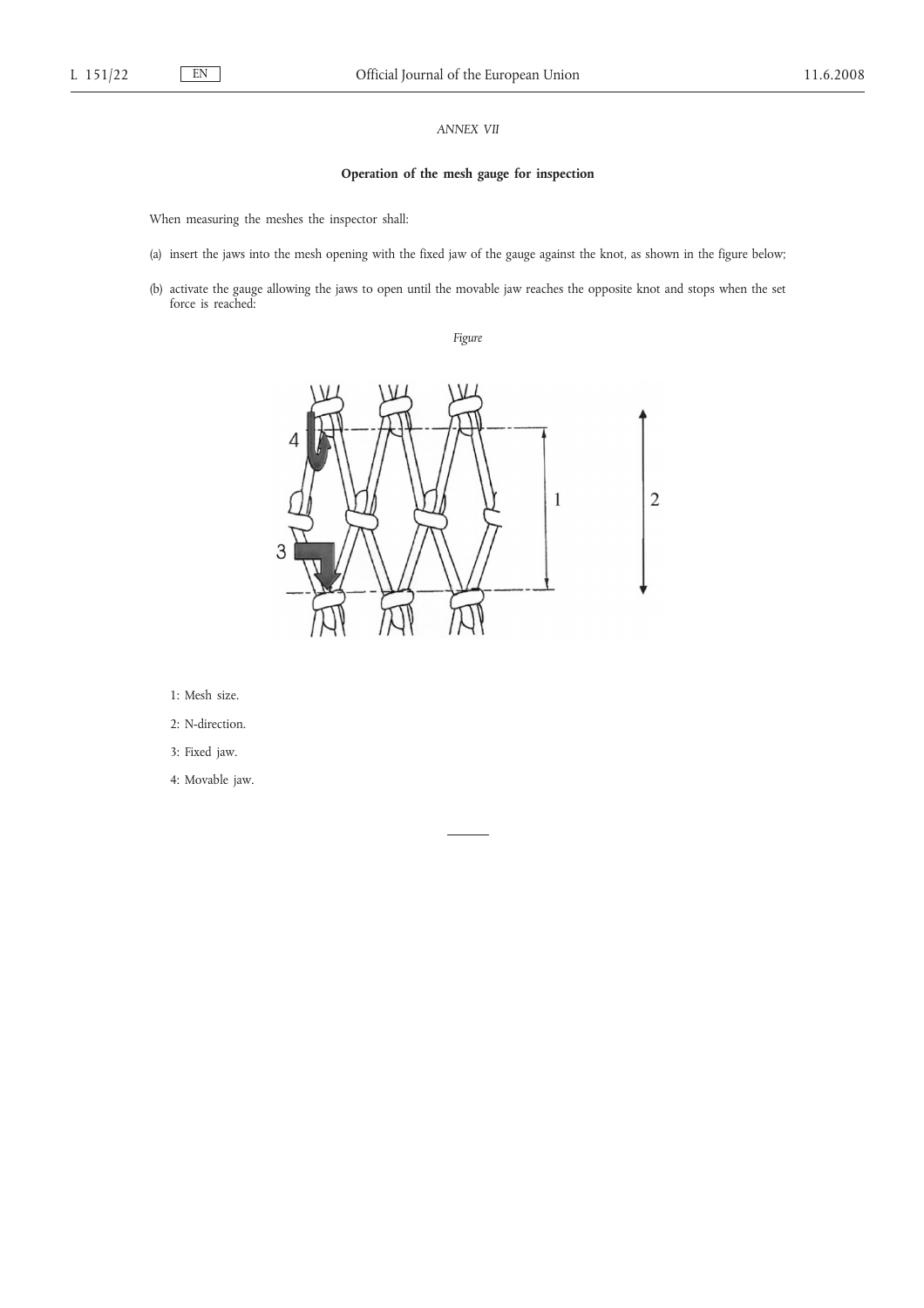



*ANNEX VIII*

 $\Lambda \text{NNEX}$  VIII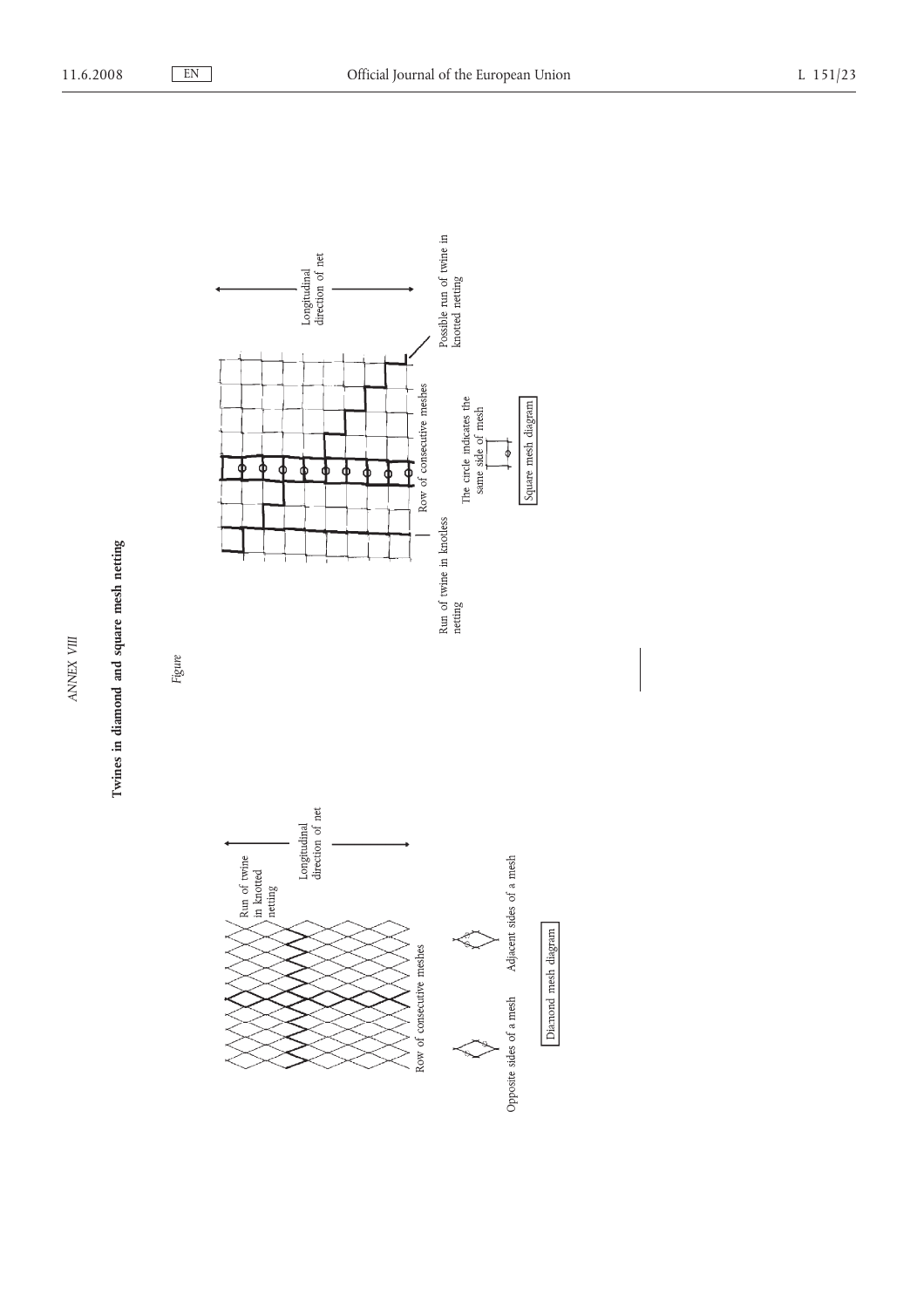# Regulation (EC) No 129/2003 This Regulation Article 1 Article 1 Article 2 Article 2(1) Article 3(2) Article 2(2) Article 3(4) Article 3(1) Article 9 Article  $3(2)$ Article 3(3) Article 4(1) Article 10(1) Article 4(2) Article 10(2) Article 5(1) Article 6(1) Article 5(2) Article 6(2) Article 5(3) Article 6(3) Article 6(1) Article 11 Article 6(2) Article 12(1) Article 6(3) Article 12(2) Article 7 Article 13 Article 8 Article 9 Article 14 Article 10(1) Article 3(2) Article 10(2) Article 3(2) Article 10(3) Article 3(4) Article 10(4) Article 3(2) Article 10(5) Article 3(2) Article 11(1) Article 7(1) Article 11(2) Article 7(2) Article 12(1) Article 11 Article 12(2) Article 8 Article 13 Article 13 Article 14 Article 6 Article 15 Article 14 Article 16(1) Article 3(3) Article 16(2) Article 3(3)

# *ANNEX IX* **Correlation table**